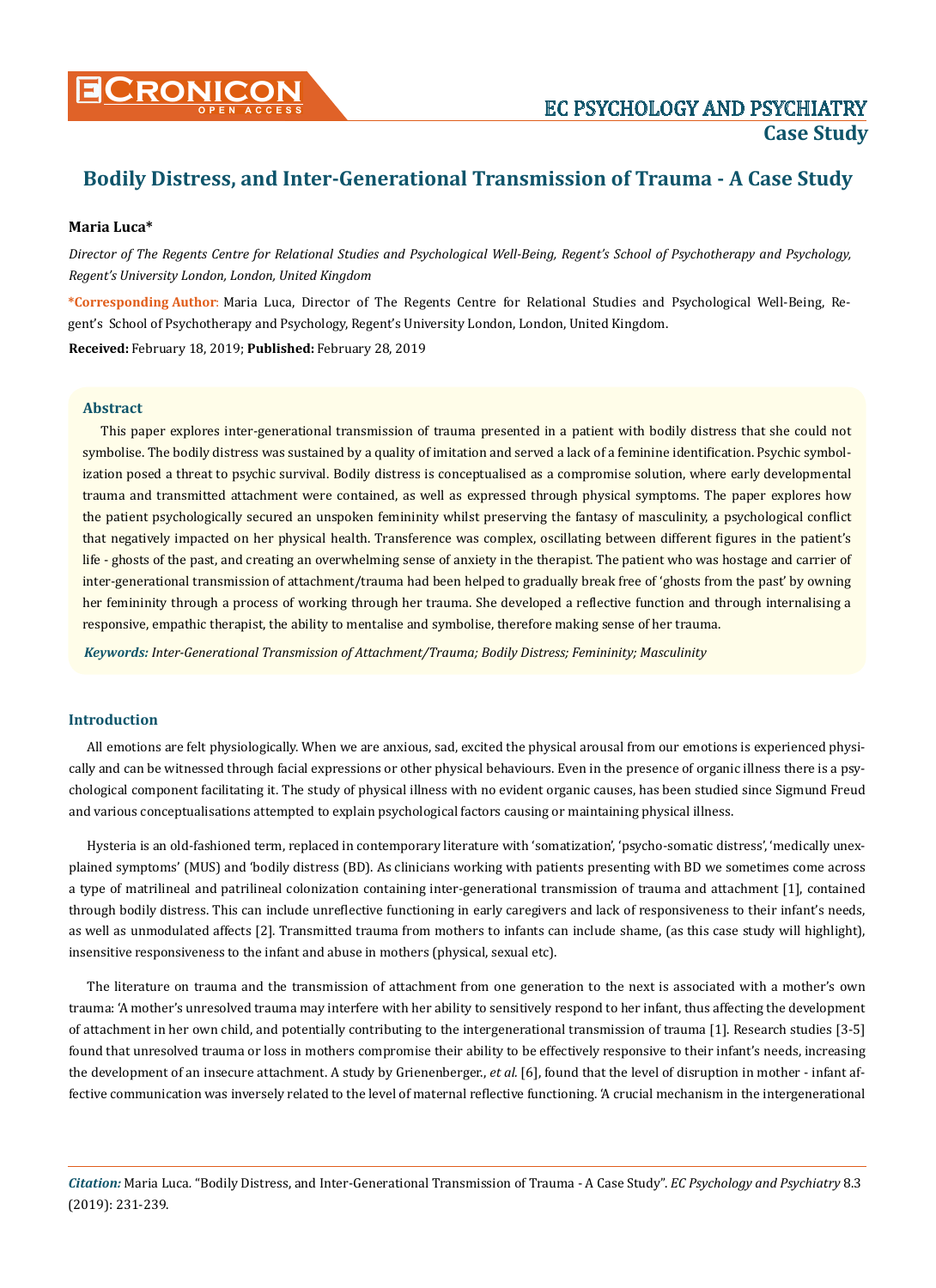transmission of attachment, a parent's capacity to comprehend the developing mind of the child, gives the child a sense of his own mind [2] (In Grienenberger., *et al.* [6], p. 299). Where this is lacking, a child is adversely affected by having difficulties reflecting and mentalising.

Family secrets associated with shaming and rejecting the feminine, ripe in some cultures, are important factors in the internal working model of the patient in this case study. Unlike the void felt by patients with a narcissistic, depressive or borderline personality, patients with inter-generational transmission of attachment carry emotional and psychological weight uncontained and unmodulated in early life and passed on through their caregivers. They become the carriers and containers of family anxieties, negative attitudes of the feminine and insensitive parenting associated with trauma. In an attempt to take control of inter-generational transmission, patients unconsciously embark on a quest to communicate their psychological distress, in ways available to them, such as through bodily symptoms. For example, the therapist could be used as the container of the patient who is a container of family trauma, using her/his body as both the vehicle and the container.

According to Grienberger, Kelly, and Slade [6], 'Unresolved trauma and loss in mothers may result in multiple and incoherent internal working models of attachment that are often characterized by unintegrated fear, anxiety, or hostility. Frightened and frightening maternal behaviour emerges as the intensity of the attachment relationship stimulates the emergence of dissociated affect left over from the parent's own early attachment relationships' (p. 300). Maternal hostility can contain rejection of the infant's gender and a lack of positive mirroring due to the mother's own rejection of herself, which can be associated with a negative impact on the infant's sense of gender identity and can lead to depression [7]. Dissociated affect often finds expression through bodily distress as was the case with the patient in this case study.

In therapy, the therapist's affective or bodily response to patients presenting with inter-generational transmission of attachment expressed in BD, is an important tool in understanding and helping patients symbolise their distress. As therapists, it is difficult, if not impossible to appreciate and access the complex psychic world of our patients without reference to how we emotionally react to them. Without delving into the task of clarifying ambiguities in the use of countertransference, which is not the aim of this paper, I will employ Kernberg's [8] concept of totalistic countertransference to refer to therapists' emotional reactions to inter-generational transmission of attachment. I consider therapist reactions and interactions with patients a means of achieving fuller appreciation of the specific use a patient makes of the therapist in these cases.

The paper will examine, through the use of clinical material, the manifestation of BD and the specific nature of the therapist's affective responses, in a patient who presented with inter-generational transmission of attachment located through the patient's use of her body.

## **The Literature**

Conceptualisations on the mind-body question that explain bodily symptoms as a psychogenic manifestation, fall into two separate strands. There were those [9] who were drawn to psychosomatics with an emphasis on the role of the body in hysteria, and those [10] who were interested in the structure of hysterical fantasies. Monique David-Menard sought to redefine Freud's postulations of hysteria with the formulation that the language of the hysterical body could be understood in its relation between the erogenous body and linguistic structures. In her review of Freud's famous case histories, she observed an inherent contradiction, 'that the hysteric has no body, owing to a lack, in her history of symbolisation of her body. Yet at the same time, he (or she) has too much body' (David-Menard [10], p. 103). In a similar vein, Welldon [11] suggested that in the hysteric the thought is in the body. These formulations describe the missing link between symptom and idea, more recently captured in the concept of mentalization [2].

McDougall [12] argued that repressed psychic representations of the body, associated with hysteria are accessible to conscious experience through analytic work. This is a good point to present conceptual differentiations made between hysterical and psychosomatic manifestations. Among the earlier analysts who sought to explain hysteria was Felix Deutch [9]. In quoting Freud's concept that 'the majority of hysterical symptoms, when they have attained their full pitch of development, represent an imagined situation of sexual life' (p. 39), Deutch suggests that the basis of hysteria lies in the imagined longings with associated prohibitive thoughts, i.e. the incest taboo. McDougall [13] makes the incest taboo explicit: 'hysterical symptoms refer to dysfunction when a body part or a sense organ takes on an unconscious symbolic meaning… and results from unconscious anxieties about forbidden libidinal longings' (p. 16). The sufferer there-

*Citation:* Maria Luca*.* "Bodily Distress, and Inter-Generational Transmission of Trauma - A Case Study". *EC Psychology and Psychiatry* 8.3 (2019): 231-239.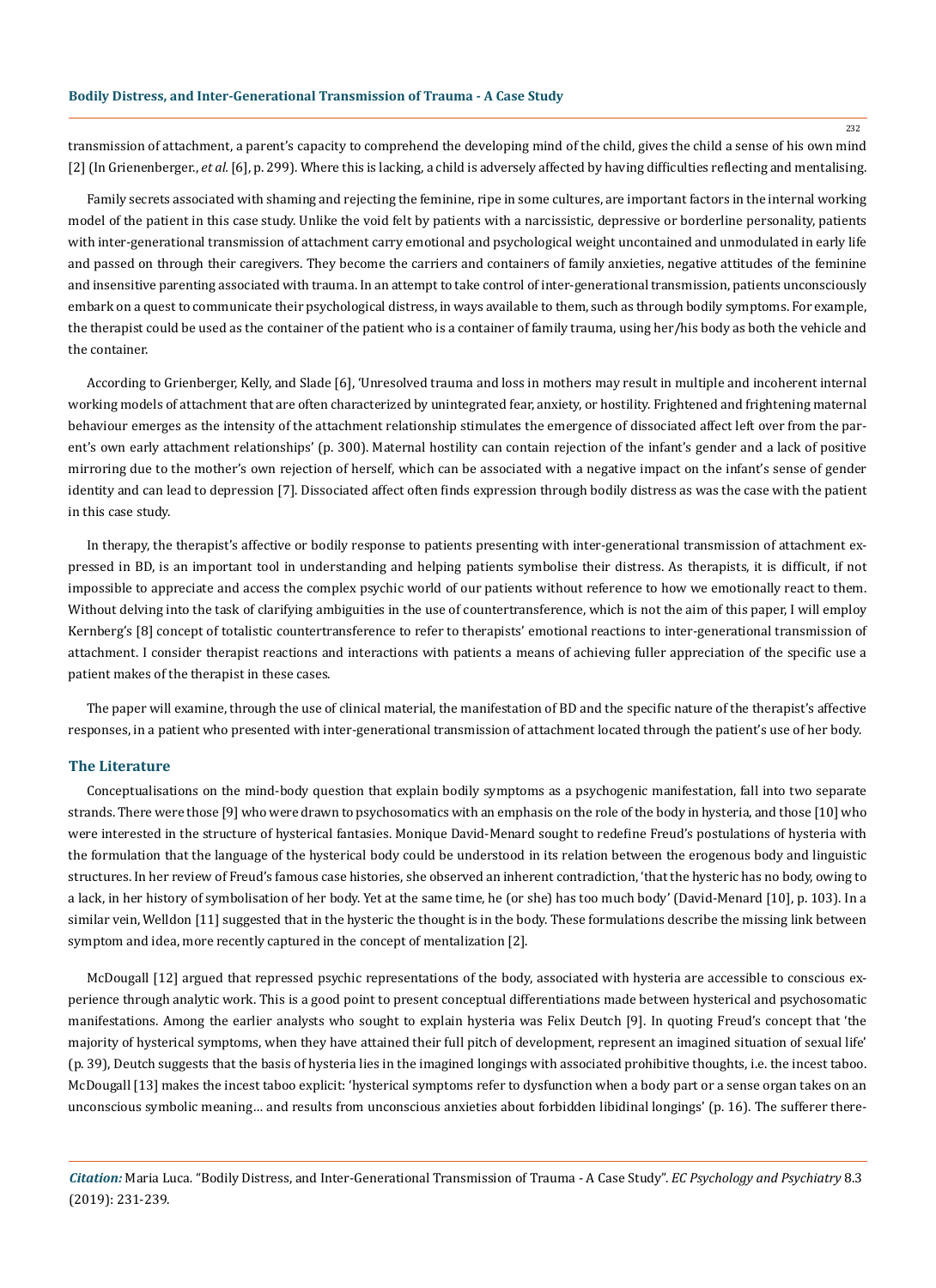fore relates to an imaginary body. In contrast, psychosomatic manifestations concern the real body that often over-functions excessively. Bell [14] cited Wisdom's [15] formulation that '… in hysteria the subject embodies a bad element while in a psychosomatic disorder he reacts to a bad object' (p. 173). The bad element can be a 'strangulated affect' or 'repressed trauma' [16]. Others [17,18], ascribe the bad element to transgenerational haunting. Scott exemplified this point by quoting Rashkin: Should the child have parents 'with secrets'… he will receive from them a gap in the unconscious, an unknown, unrecognised knowledge… The buried speech of the parent becomes a dead gap, without a burial place, in the child. This unknown phantom comes back from the unconscious to haunt and leads to phobias, madness and obsessions. Its effect can persist through several generations and determine the fate of an entire family line (Scott [18], p. 402).

The idea of the unknown phantom(s) contains the derivatives of raw psychic experience, that is, transmitted experience that has not been gathered together, organised and metabolised and is in some people contained in the body without mental reorganisation to help the person mentalise. Such disorganisation of feelings and thoughts consists of phantoms from the patient's past that colonise the internal psychic space and manifest in bodily distress. In the words of Fraiberg., *et al.* [19], 'In every nursery there are ghosts. They are the visitors from the unremembered past of the parents (p. 387).

In the last twenty years literature uses the terms medically unexplained symptoms (MUS) and somatisation to refer to a physical illness with no organic medical cause [20-24]. There is a recognition that MUS has a psychological component, but conceptualisations shift away from notions of libidinal and forbidden longings expressed through the body. Payne and Brooks [25] recognised the psychological aspects of MUS and developed a therapy approach for the condition, they claim to be effective, as it focuses on body awareness.

Davis [26] described medically unexplained symptoms (MUS) as 'signs of physical distress or malfunction that cannot be accounted for by any physical disorder a patient is known to have' (p. 11). Boone [27] claimed that MUS is created by psychosocial distress that is not acknowledged by the patient. Somatisation is also a label used to describe such symptoms [28]. MUS is a condition that weighs heavily on National Health Service (NHS) resources (estimated £8.5 billion per year, Davis [26], p. 12) and one that psychological therapists find difficult to work with. The belief, held by some MUS patients that symptoms are purely physical, perpetuates this difficulty. Although much has been published in the field [29,30] on the aetiology and manifestation of MUS, 'somatization remains a complex concept' (De Gucht and Fischler [31], p. 1). Although conceptual frameworks have been developed on MUS [32] little is known about the types of psychological interventions and therapeutic activities that therapists use with MUS patients in primary care. A recent comprehensive review of interventions with MUS argues that 'although MUS are common in primary care, most studies up to 2000 were not carried out in primary care' (Sumathipala [33], p. 897). Carson, Ringbauer, Stone., *et al.* [34] stated that 'One third of new referrals to general neurology clinics have symptoms that are poorly explained by identifiable organic disease. These patients were disabled and distressed. They deserve more attention' (p. 207).

Bakal., *et al.* object to the use of MUS thus: 'We prefer the term BD [body distress] as it directs attention to psychobiologic processes that underlie the symptoms and that need to be recognised and self-managed by the patient. The term BD mirrors patients' symptom experiences and avoids the psychocentric 'all in the head' implication often associated with MUS (Bakal., *et al.* [21], p.1).

The term BD encapsulates any type of psychological distress expressed through the body. The term will be used in this paper in relation to inter-generational transmission of attachment/trauma. According to Iyengar., *et al.* [1] who discussed the dynamics in this term, 'A mother's unresolved trauma may interfere with her ability to sensitively respond to her infant, thus affecting the development of attachment in her own child, and potentially contributing to the intergenerational transmission of trauma' (p. 966).

#### **Case Study**

#### **Therapist approach**

My therapeutic approach is inter-subjective and relational, using transference interpretations to increase patient awareness and showing empathic understanding and an integrative attitude of interpersonal engagement, attentive listening and flexibility in the use of technique. Body to body unconscious communication is also a valuable tool in understanding bodily distress, which helps me use my bodily felt sense to access the patient's bodily pain. I involve patients in devising psychological formulations, which is about them, an approach that activates agency and helps in collaboratively identifying the salient points in the patient's presenting issues. I treat formulations as

*Citation:* Maria Luca*.* "Bodily Distress, and Inter-Generational Transmission of Trauma - A Case Study". *EC Psychology and Psychiatry* 8.3 (2019): 231-239.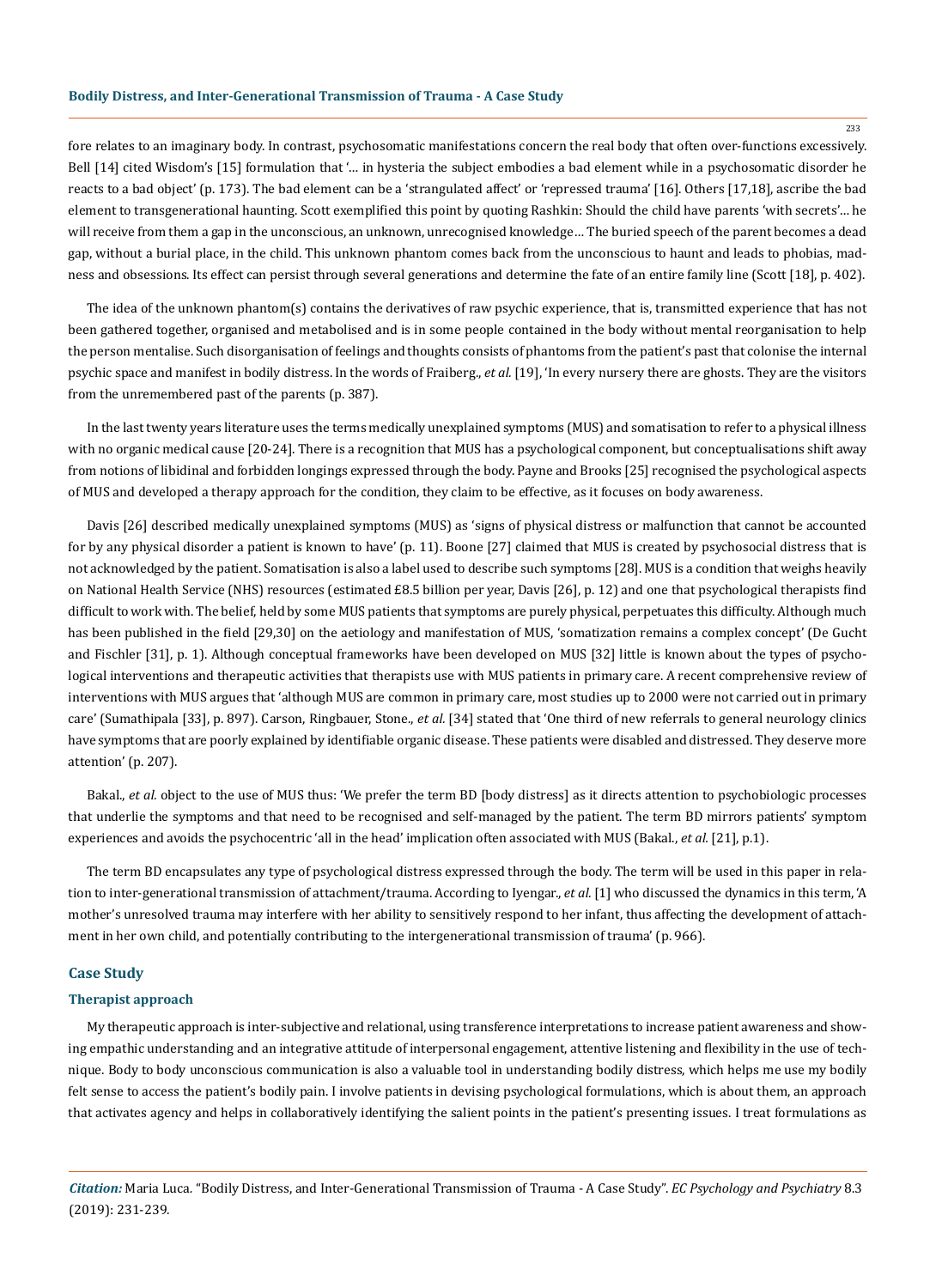234

fluid and with therapy progressing and therapeutic understanding deepening. I re-formulate, inviting the patient to think about and respond to tentative understandings I offer. I utilise research outcomes to help me identify treatment aims known to work well with certain issues [35] so that my formulations are contextualised. My experience in working with patients presenting with bodily distress has shown that if the patient is not believed when they say they feel physical pain, it can negatively impact on the therapeutic alliance. I therefore communicate to patients that I believe them when they say they are in physical pain and distress. For example, saying to the patient 'the pain is all in your head' is not helpful because they feel the pain physically.

## **Ethics**

I use the pseudonym Adriana to refer to the patient, a 34 year old married woman who had been referred by her G.P. for therapy following medical investigations for an array of physical symptoms, depression and anxiety. The patient consented to the use of material from therapy for publication once treatment was completed on condition that biographical details would be disguised for confidentiality purposes. The treatment had been delivered in the NHS and it was for a year.

#### **Presenting problems and initial psychological formulation**

Adriana complained of paralysis of the left upper limb, reported numbness and pain in her left breast and also suffered from irritable bowel syndrome (IBS), some sporadic panic attacks, anxiety and depression. She experienced low mood affecting her ability to function as before at work, in everyday tasks and in socialising. She spent several hours in bed due to severe pain in her left upper limb and left breast that drained her energy. Her motivation to see people greatly reduced as a result. For the first time in her life she felt bloated after meals and often suffered from diarrhoea that caused embarrassment when she joined others for a meal. These symptoms appeared soon after the death of her mother and intensified with a termination of pregnancy.

Adriana met the criteria for bodily distress [21] and inter-generational transmission of attachment/trauma [1,6]. Her bodily symptoms made it difficult for her to function in all aspects of life.

#### **Therapy with the patient**

The case material presented here is selective and only used to highlight some ideas that emerged from my work with this patient. However, I hope to be able to show the complex manifestation of inter-generational transmission and how it found expression in bodily distress, through the use of exploration and some reference to the transference/ countertransference relationship. I use these terms in a relational way, as I am of the view that conceptualisations of direct transference, and countertransference, in a reductive sense are limiting. Experiences with early attachment figures influence the patient's psychological template and relational style with others, but do not determine it. My understanding of these processes is that the therapy interaction becomes a vehicle of understanding and reconstruction and the therapist's subjectivity plays a part in the nature of their response, in the same way the patient's later life mediates their early experience and shapes it in ways that are presented in therapy. Therefore, the model I apply is not reductive and intrapsychic, characteristic of cause and effect but relational and collaborative.

Adriana was the first born and her mother was not able to have any more children and produce a son and heir, as Adriana's father had expected. Therapeutic work with her, highlighted a lack of a feminine/bodily awareness and confusion on the meaning and manifestation of being a woman. She related to her body as simply being there, in-itself and devoid of any affect. At least she was unaware that she had feelings.

## **Inter-generational transmission of attachment**

As discussed in the literature review unresolved trauma in main carers interferes with their ability to be sensitively responsive to their infant. This affects the development of attachment in their child contributing to the intergenerational transmission of trauma.

During the course of therapeutic dialogue we tried to unravel Adriana's internal working model consisting of early attachments and identifications with important figures in her life, including the legacies of distant ancestors. It gradually transpired that a hidden femininity she linked to danger, fragility and disgust was in conflict with a masculine identification she associated with power, value and safety.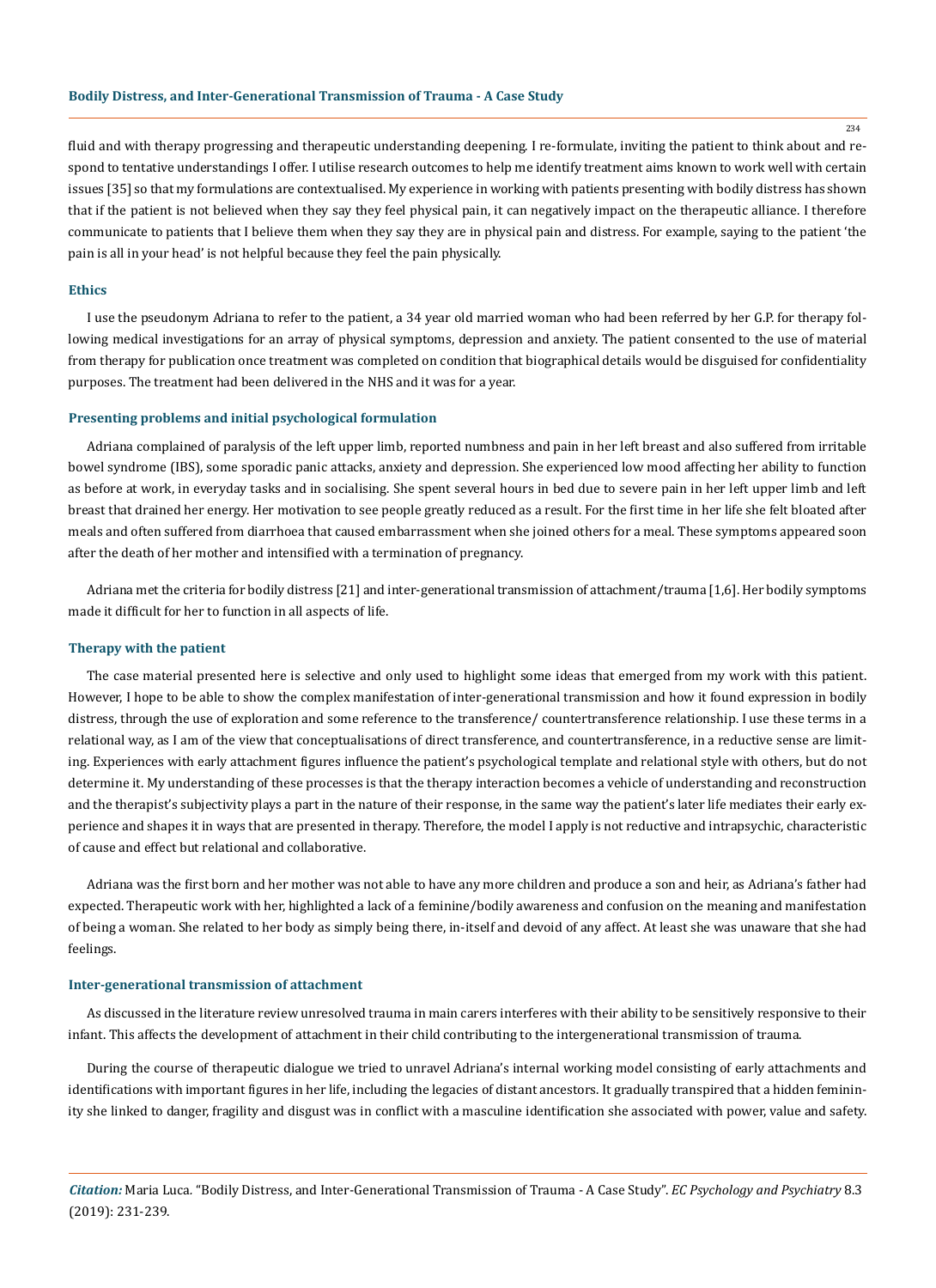Adriana's sense of gender identity was intertwined with a paternal and grand-paternal investment for her to exist in their own image, that of the powerful, intellectually adept and strong male. Both father and grandfather, like a lot of other men in their culture, devalued women. Their narcissistic investment for Adriana to grow up in their own image was perhaps a compromise solution for their devaluation of women and their misogynistic attitudes. If Adriana embodied male characteristics and behaviours, father and grandfather could love her. In Adriana's early history, the apparent paternal investment stood unchallenged of any early, secure maternal attachment [36]. With a suicidal mother who seemed to have internalised a devalued femininity herself due to cultural values, who also suffered from mental illness that led to several hospitalisations, Adriana was left alone with father for extended periods. Not only did she feel abandoned and rejected by her mother in her early years, she also harboured hostility and disapproval for her mother's weakness and vulnerability. It seemed that an early inter-generational transmission of mother's trauma through early attachment with her was at play.

Adriana dressed in neutral colours, wore trousers, no make-up and had short cropped hair. Her confident demeanour, assertive voice and the way she carried herself communicated an air of assurance. In her appearance the feminine aspect seemed to be a powerful adhesive, an imitation that had not been firmly embraced in Adriana's subjective sense of self. The impact of her early attachments both with her father, grandfather and mother on Adriana was significant. In order to be loved and accepted by the powerful figures in the family who were available to her she denied her feminine identity. The question, 'what is a woman?' was central in Adriana's mind and it became apparent that she had come for therapy to address her confusion. Throughout our work, she made references to her fear of the feminine, whilst acknowledging that her feelings were essentially flawed. What was most painful and difficult to accept was her gradual recognition that her father rejected her femininity and that she herself could not see anything positive in her mother. Her efforts not to replicate the hated mother-figure led to her also rejecting her own femininity. There seemed to be a problem in Adriana's early mirroring experience. Her mother was raised in a culture that actively devaluated women and her mother's own parents wanted a boy. Hence, Adriana's mother mirrored hostile rejection of her little girl's femininity, who grew up confused and frightened and rejecting of her own sense of being a woman.

Adriana had been colonised by paternal, grand-paternal and maternal transmissions she had been carrying in order to receive acceptance and recognition by males in her family line and to avoid becoming like her vulnerable, rejecting and rejected mother. Her feminine identity remained elusive and consciously inaccessible to her.

#### **Bodily distress**

The paralysis and other bodily symptoms were Adriana's constant companions since the death of her mother and the termination of her pregnancy. Her body felt foreign to her and she was determined, as she put it, to understand herself and deal with her symptoms. She was hopeful that therapy might help her manage her depression, even though she had doubts whether anything could be done regarding her physical symptoms. She felt led down by medical doctors, who seemed to suggest that her symptoms were linked to psychological stress.

Adriana described that she had always been the architect of her own life, but since the two losses she felt besieged by fears. She spoke of the devastating loss of her baby, who was to replace her father as she put it. Her decision to terminate had been made mostly as a result of pressure from her husband that it was not the right time for them to become parents. She never challenged her husband's attitude; on the contrary she complied, giving the impression that she was on the same page as him. I wondered how, had she gone ahead with her pregnancy might she have compromised her ideal masculine self, giving rise to anxiety that like mother, she might become mentally ill.

In the course of therapy, whenever early memories produced feelings of shame and fear that threatened psychic survival, Adriana returned the following week reporting violent outbursts of physical pain and IBS. Remembering overwhelmed her, compromising her sense of control of her life. A premature softening of her survival defences very early in our work produced flooding affects with a traumatic quality to them. The patient remarked that remembering opened up a wound that threatened to engulf her. The intensity with which Adriana expressed her emotional pain suggested a difficulty in containing and processing emotions, especially if these were associated with inter-generational trauma. Transference with Adriana oscillated between maternal, paternal and idealised. Invariably, the flooded affect appeared in maternal transference, as an anxiety of burdening me. For example, she would often ask how I managed to unburden

*Citation:* Maria Luca*.* "Bodily Distress, and Inter-Generational Transmission of Trauma - A Case Study". *EC Psychology and Psychiatry* 8.3 (2019): 231-239.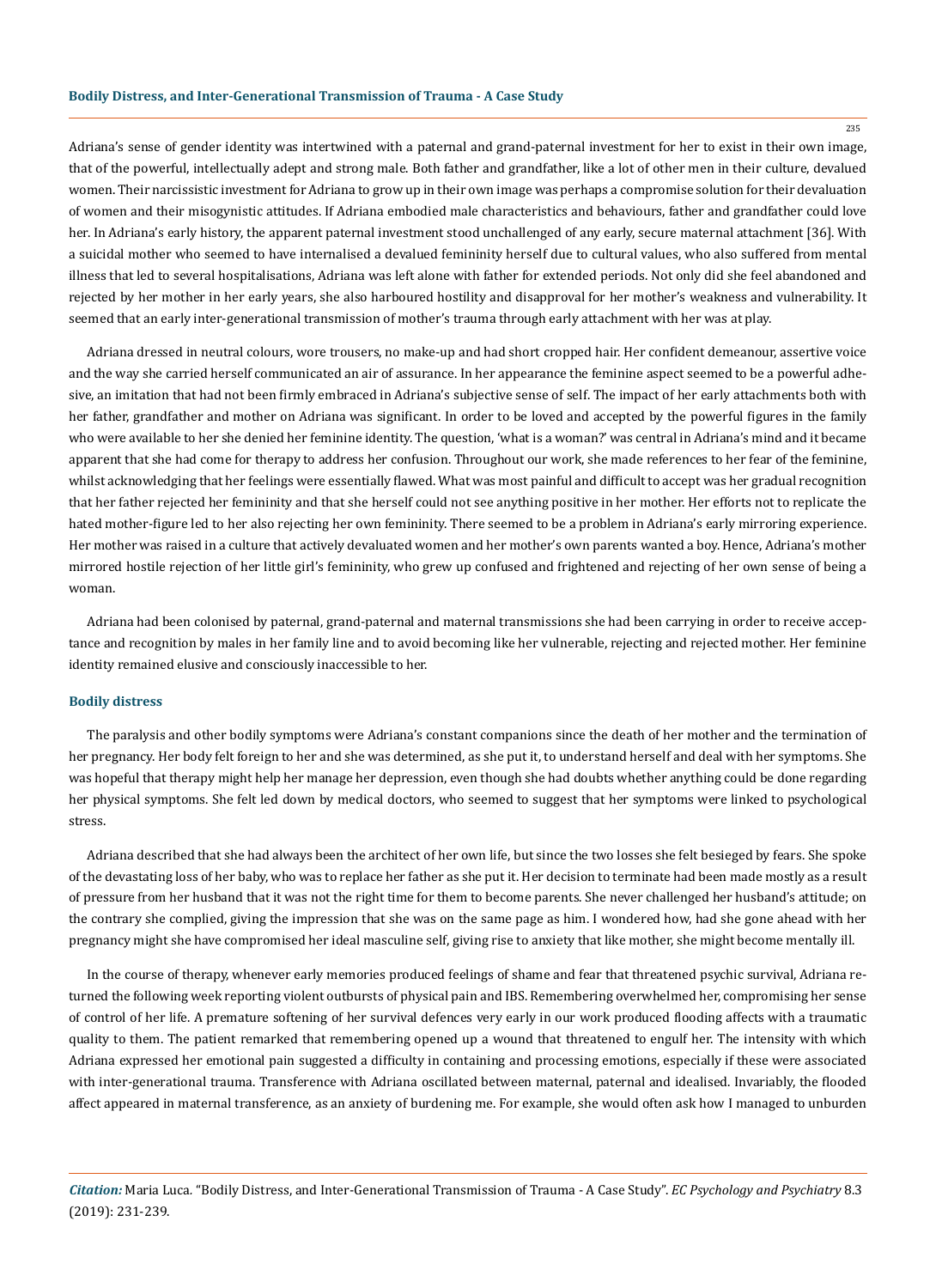myself of the distress my patients caused me. I interpreted the transference as associated with her fear that like her mother, I would not be strong enough to be there for her, a feeling I felt was linked to her mother's absence, mental illness and rejection of her little girl's needs to be carefree.

In one session she remarked on a dress I was wearing as 'lovely' and added that she never perceived herself as a 'normal woman'. It was obvious to me that she had placed me in the camp of normal women whom she idealised, (idealised transference), an attempt for reparation through a second chance at a more positive maternal, mirroring experience. Her own view of herself on the other hand consisted of ideas of maleness associated with worth and value, but which nonetheless, she felt to be a façade, covering aspects of herself she disliked or feared. In her attempts to deal with her distress, Adriana turned attention away from her feelings and took refuge in intellectualising, assuming I enjoyed and admired her articulate and active mind (paternal transference). The intellectualising defence often appeared whenever Adriana felt threatened or was in touch with emotional distress that her physical pain intensified.

Adriana attended her sessions religiously and on time. She held her head high and walked steps of confidence, despite her psychological distress. She was well composed and her speech was assured and assertive. Her intellectual precision and clarity camouflaged a confusion of identity and revealed not a hint of physical pain. Her words were charged with intellectual rigour and intensity. There were no pauses, just words leaping out to the extent that I felt unable to speak myself. I was witnessing a drama tinged with theatricality and at the same time I was aware that neither Adriana, nor I could access her psychological distress directly. It was presented as a narrative conjuring up colourful images, but no feelings. I wondered whether by dissociating from her feelings, Adriana maintained an identity imposed on her through inter-generational transmission, and by implication avoided experiencing any negative feelings towards her family, particularly her father and grandfather for rejecting her as a woman. Countertransferentially I felt engaged with Adriana's narrative, but disconnected, wondering where her pain had gone to.

#### **Transference and countertransference**

Transference is defined as the repetition of past experiences played out in interpersonal relationships, including with the therapist. Countertransference is the therapist's response to the patient's transference [37]. As mentioned earlier my approach is inter-subjective and relational, 'characterized by the focus on the inner and outer reality of the patient's self and object representations and the aim to increase the patient's capacity to differentiate between reality and fantasy by enhancing self-reflection (In [Buchheim](https://www.ncbi.nlm.nih.gov/pubmed/?term=Buchheim%20A%5BAuthor%5D&cauthor=true&cauthor_uid=24167481)., *et al.* [38], p. 681).

Adriana's transference was from the outset idealised, turning me into what she perceived to be her own ideal image as a woman. She often commented on my career, whether satisfying or not, my lipstick and how much she liked it, commenting that she felt unable to wear it herself and a general fascination with me as a woman, whether I had children of my own and if so how I managed to balance career and family. It seemed that these were questions rooted in a fascination with femininity that she had been secretly harbouring. Her curiosity to intimately know me, perhaps contained the secret question of what it is to be a woman, but fundamentally she needed a mirroring experience that reflected a positive image of a woman, contrary to what she had perceived her own mother to be. Most importantly she needed me to value her as such.

I used my own countertransference responses to understand Adriana's lack of mentalised affectivity [2], a sense of opening up and getting in touch with her emotional wound. My interpretive interventions were aimed at enhancing her awareness into her conflicted internal working model, associated with family relationships, identity confusion and how these maintained her bodily distress. At times my interventions were supportive aimed at strengthening her abilities that were temporarily inaccessible to her owing to chronic and debilitating physical pain. I hoped that this approach could eventually help Adriana fear her wound less and trust herself to stay with it to allow a working through process to unfold.

#### **Early trauma and its manifestation in bodily distress**

In times of self-reflection I wondered where the secret wound that Adriana struggled against resided. In a moment of implicit knowing [39] during a session in the middle phase of our work, I had a felt sense [40] of connection with her. The elusive sense I previously experienced had dissipated and replaced with a sense of Adriana being embodied; tears streamed down her face, she looked sad and turned

*Citation:* Maria Luca*.* "Bodily Distress, and Inter-Generational Transmission of Trauma - A Case Study". *EC Psychology and Psychiatry* 8.3 (2019): 231-239.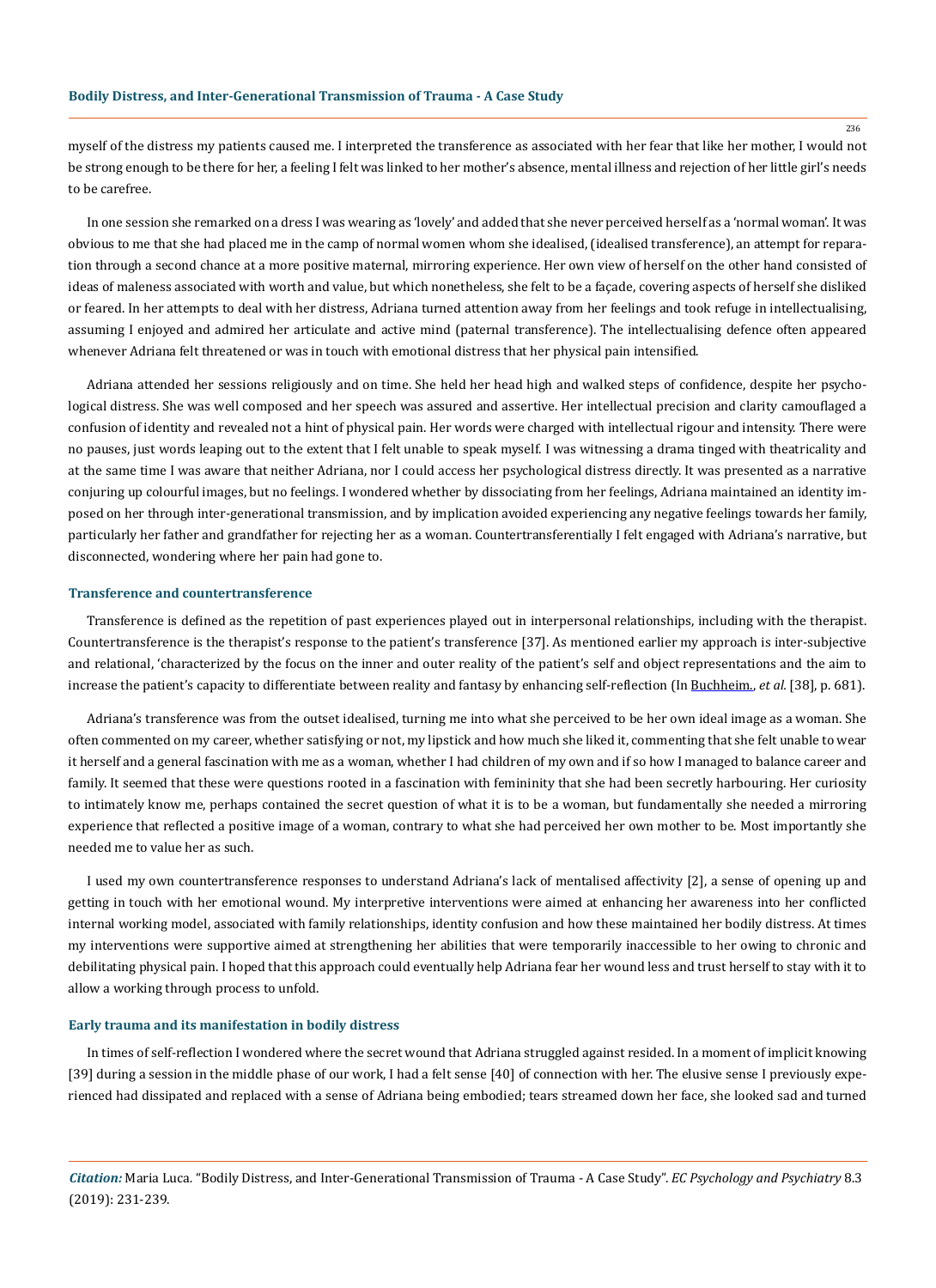her gaze away from me, even though she was allowing me to feel her wound. She remembered her mother being away, as her absence was associated with the pleasure of spending quality time with her father, who resided endless stories of heroes to her; she prayed her mother would not return. This feeling of wishing her mother dead was littered with unbearable guilt. I was aware that she took a risk in sharing this with me, a moment of trust and openness that led to more guilty revelations.

From as early as Adriana could remember, her cultural education had begun. Father and daughter stole times when her mother was hospitalised to immerse themselves into the pursuit of cultivating a heroic quality in her, an experiment that lasted a lifetime and saved her from feelings of anger in being abandoned by her mother. This had been reproduced in therapy, with Adriana telling me fascinating stories about herself that were devoid of feeling. My holiday breaks too were met with rational justifications that she had plenty to catch up with, the meaning of which lay in her having respite from what had been for her psychologically overwhelming. As therapy progressed I noticed an oscillation in the transference. Sometimes Adriana related to me as if I were the weak mother, given that she could see the evocation of emotion in me. Other times she presented a narrative so eloquently, that the protagonists leaped out of every word that I became her child-self listening to father's stories.

There had been many occasions when Adriana's mother had been absent that she found solace in sleeping in her father's bed, holding hands. As she grew older she said that the hand-holding became frozen due to tension. I invited her to think about the paralysis of her limb and how it perhaps symbolized the frozen hand-holding experience of her childhood. She certainly resonated with my interpretation and became more engaging and collaborative, but embarrassed. It seemed that her early experience was not only a source of anxiety, but also a source of comfort. The symptom of paralysis of the left arm seemed to mimick 'an element in her (own) past, and thereby offered a route to the past' (Scott [18], p. 403). The death of her mother had been the trigger to debilitating guilt and physical pain linked to being mother's rival. This was heightened by her own pregnancy, as becoming a mother herself was inevitably a major source of anxiety.

In the final phase of our work and in view of the pending separation I listened attentively but consciously steered away from offering interpretations which could leave Adriana isolated after therapy ended, with an open wound that might have overwhelmed her. With the termination of our work approaching, Adriana developed a stammer, she seemed more childlike and her narrative lacked the quality of stories she had been sharing early on in our work. This held the quality of a maternal transference, associated with the anxiety of me abandoning her. She recalled an incident at the age of six where her legs were paralysed, she could not stand on her feet and it was during one of her mother's hospitalisations. With the increased awareness and understanding, Adriana herself made the connection of the increased bodily distress and linked it to the termination of our work. She acknowledged that although she wanted to be unlike her mother, she now felt she was a more robust version of her. Empathising with her own vulnerability gave Adriana permission to forgive her mother's weakness and let go of the fight against her own femininity. By internalising her therapist as a positive alternative attachment figure, she was able to work through a negative image of her internalised mother and slowly began to feel comfortable in her feminine skin.

#### **Conclusion**

Therapy takes patients through a process of remembering and reliving the past. Adriana struggled through therapy initially by defending herself against getting in touch with her feelings associated with early trauma. She thought about her childhood traumas, allowed memories to surface and grieved for her mother. She acknowledged her denial of her femininity with immense courage. The inter-generational transmission of early attachments had a colonising and paralysing impact on her. However with time, phantoms of her past lost their power. She was less a carrier of family transmissions, had no further need to embody them and became less burdened by them. Therapy revealed that Adriana's bodily distress had been the locus of unconscious unsayable and unthinkable traumas. By giving bodily distress a voice, Adriana learned to symbolise. As a result her physical pain gradually decreased and she began to embody feminine aspects of herself.

#### **Acknowledgements**

An earlier version of this case study was published in the *Journal of Psychotherapy and Counselling Psychology Reflections*. Permission was provided to re-publish.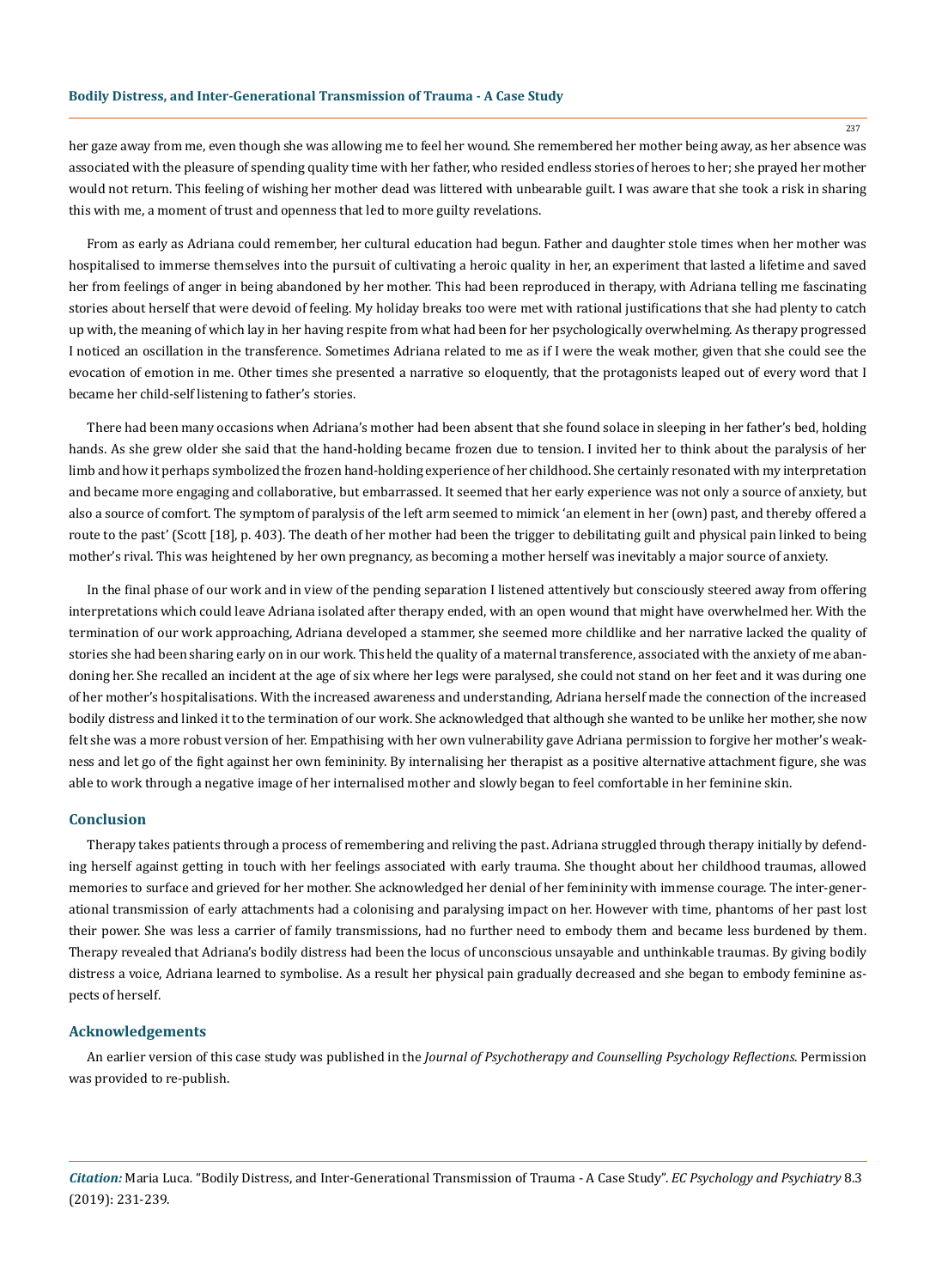## **Bibliography**

- 1. Iyengar U., *et al*[. "Unresolved trauma in mothers: intergenerational effects and the role of reorganization".](https://www.ncbi.nlm.nih.gov/pubmed/25225490) *Frontiers in Psychology* 5 [\(2014\): 966.](https://www.ncbi.nlm.nih.gov/pubmed/25225490)
- 2. Fonagy P., *et al*. "Affect Regulation, Mentalization, and the Development of the Self". New York: Other Press (2002).
- 3. [Hesse E and Main M. "Second-generation effects of unresolved trauma as observed in non-maltreating parents: dissociated, fright](https://www.tandfonline.com/doi/abs/10.1080/07351699909534265)[ened, and threatening parental behavior".](https://www.tandfonline.com/doi/abs/10.1080/07351699909534265) *Psychoanalytic Inquiry* 19.4 (1999): 481-540.
- 4. Lyons-Ruth K., *et al*[. "Maternal frightened, frightening, or atypical behaviour and disorganized infant attachment patterns".](https://onlinelibrary.wiley.com/doi/abs/10.1111/1540-5834.00034) *Mono[graphs of the Society for Research in Child Development](https://onlinelibrary.wiley.com/doi/abs/10.1111/1540-5834.00034)* 64.3 (1999): 67-96.
- 5. Madigan S., *et al*[. "Unresolved states of mind, anomalous parental behavior, and disorganized attachment: a view and meta-analysis](https://www.ncbi.nlm.nih.gov/pubmed/16818417)  of a transmission gap". *[Attachment and Human Development](https://www.ncbi.nlm.nih.gov/pubmed/16818417)* 8.2 (2006): 89-111.
- 6. Grienenberger J., *et al*[. "Maternal reflective functioning, mother-infant affective communication, and infant attachment: Exploring the](https://www.ncbi.nlm.nih.gov/pubmed/16210241)  [link between mental states and observed caregiving behaviour in the intergenerational transmission of attachment".](https://www.ncbi.nlm.nih.gov/pubmed/16210241) Attachment and *[Human Development](https://www.ncbi.nlm.nih.gov/pubmed/16210241)* 7.3 (2005): 299-311.
- 7. Whitbeck Les B Hoyt., *et al*[. "Intergenerational continuity of parental rejection and depressed affect".](https://www.ncbi.nlm.nih.gov/pubmed/1460556) *Journal of Personality and Social Psychology* [63.6 \(1992\): 1036-1045.](https://www.ncbi.nlm.nih.gov/pubmed/1460556)
- 8. Kernberg O. "Borderline Conditions and Pathological Narcissism". USA: Jason Aronson (1985).
- 9. Deutsch F. "A Footnote to Freud's Fragment of an Analysis of a Case of Hysteria". In Dora's Case Freud Hysteria Feminism,  $2<sup>nd</sup>$  Edition, Eds. C. Bernheimer and C. Kahane (1985). New York: Columbia University Press (1957).
- 10. David-Menard M. "Hysteria From Freud to Lacan-Body and language in Psychoanalysis. USA: Cornell University Press (1989).
- 11. [Welldon E. "Female Perversion and Hysteria".](https://onlinelibrary.wiley.com/doi/pdf/10.1111/j.1752-0118.1995.tb00747.x) *British Journal of Psychotherapy* 11.3 (1995): 406-414.
- 12. McDougall J. "Plea for a Measure of Abnormality". London: Free Association Books (1990).
- 13. McDougall J. "Theatres of the Body". London: Free Association Books (1989).
- 14. [Bell D. "Hysteria A contemporary Kleinian perspective".](https://psycnet.apa.org/record/1993-29533-001) *British Journal of Psychotherapy* 9.2 (1992): 169-180.
- 15. [Wisdom JO. "A methodological approach to the problem of hysteria".](https://www.ncbi.nlm.nih.gov/pubmed/13785986) *International Journal of Psycho-Analysis* 42 (1961): 224-237.
- 16. Freud S and Breuer J. "Studies on Hysteria". In J. Strachey (editor). The Standard Edition of the Complete Psychological Works of Sigmund Freud. Volume 2. London: Hogarth Press (1893-1895).
- 17. Abraham N. "Notes on the Phantom". In: The Shell and the Kernel, N Abraham and M Tovok (eds). USA: University of Chicago Press (1987).
- 18. [Scott A. "Reclaimed once more by the realities of life: Hysteria and the Location of Memory".](https://psycnet.apa.org/record/1995-40635-001) *British Journal of Psychotherapy* 11.3 [\(1995\): 398-405.](https://psycnet.apa.org/record/1995-40635-001)
- 19. Fraiberg S., *et al*[. "Ghosts in the Nursery. A Psychoanalytic Approach to the Problems of Impaired Infant-Mother Relationships".](https://www.ncbi.nlm.nih.gov/pubmed/1141566) *Jour[nal of the American Academy of Child Psychiatry](https://www.ncbi.nlm.nih.gov/pubmed/1141566)* 14.3 (1975): 387-421.
- 20. Olatunji BO., *et al*[. "Irritable Bowel Syndrome: Associated Features and the Efficacy of Psychosocial Treatments".](https://www.sciencedirect.com/science/article/pii/S0962184904000319) *Applied and Preventive Psychology* [11.2 \(2004\): 125-140.](https://www.sciencedirect.com/science/article/pii/S0962184904000319)
- 21. Bakal D., *et al*[. "Somatic Awareness in the Clinical Care of Patients with Body Distress Symptoms".](https://www.ncbi.nlm.nih.gov/pubmed/18291028) *BioPsychoSocial Medicine* 2 (2008): [6.](https://www.ncbi.nlm.nih.gov/pubmed/18291028)

*Citation:* Maria Luca*.* "Bodily Distress, and Inter-Generational Transmission of Trauma - A Case Study". *EC Psychology and Psychiatry* 8.3 (2019): 231-239.